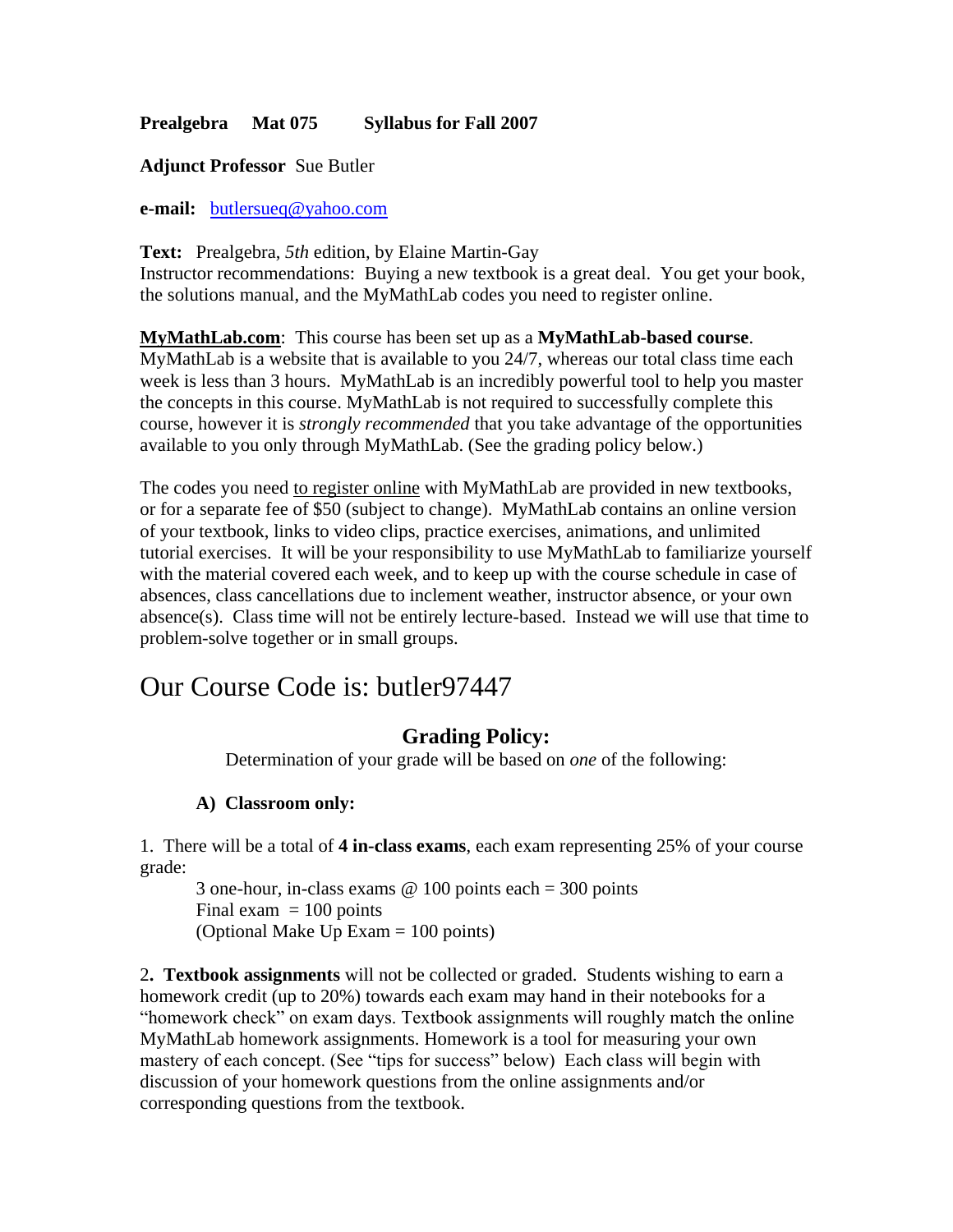#### **B) MyMathLab component:**

**1. Exams:** You have the option of replacing any of the in-class exam grades with a similar exam posted online. Online exams can be repeated, as many times as needed, until you are satisfied with the results. (Each attempt will have slightly different problems.) Here's the catch: each time an online exam is substituted for an in-class exam, the "weight" of the final exam increases – as follows:

> 1 online exam, then the final exam = 30% of the course grade, 2 online exams, then the final exam = 40% of the course grade, all 3 online exams, the final exam = 50% of the course grade

**2. Online Homework:** Successful completion of the online assignments for each chapter will be factored in to each exam grade (up to 20%), either online or in-class.

### **Other Miscellaneous FYI's**

**Final Exam:** The final exam is not optional. It is an in-class exam *only.* You must complete the final exam with a minimum grade of 50% to get a C or better in the course. If you are absent for the final exam, I will post your grade as "incomplete", and it will be your responsibility to schedule your exam with me.

**Make-Up Exam:** A missed test grade or low test grade may also be replaced by a (comprehensive) make-up exam to be scheduled during final exam week. Note: this will be the *only* opportunity to make up a missed exam (excluding MyMathLab).

**Attendance**: Any student who maintains *fewer than 5* absences will earn 1 point for each day of attendance for a total of 30 points to apply toward your total points for the semester. In other words, this bonus is not awarded to anyone with 5 or more absences.

**Absence:** If you are absent on the day of an exam, a copy of your exam will be put on file at the tutoring center. You will have until the next regularly scheduled class session to take your exam. The tutoring center will proctor your exam, collect your exam from you, and forward it to my mailbox.

**Grade Equivalents:**

| А<br>$A-$ | $93 - 100$<br>$90 - 92$ | $C_{+}$ | $77 - 79$<br>C | $73 - 76$   |
|-----------|-------------------------|---------|----------------|-------------|
| $B+$      | $87 - 89$               |         | $C-$           | $70 - 72$   |
| в         | $83 - 86$               |         | D+             | $67 - 69$   |
| $B-$      | $80 - 82$               |         | D              | $63 - 66$   |
|           |                         |         | D-             | $60 - 62$   |
|           |                         |         | F              | 59 or lower |

**Please note that a grade of C or better is required to go on to the next course**.

**OR,**